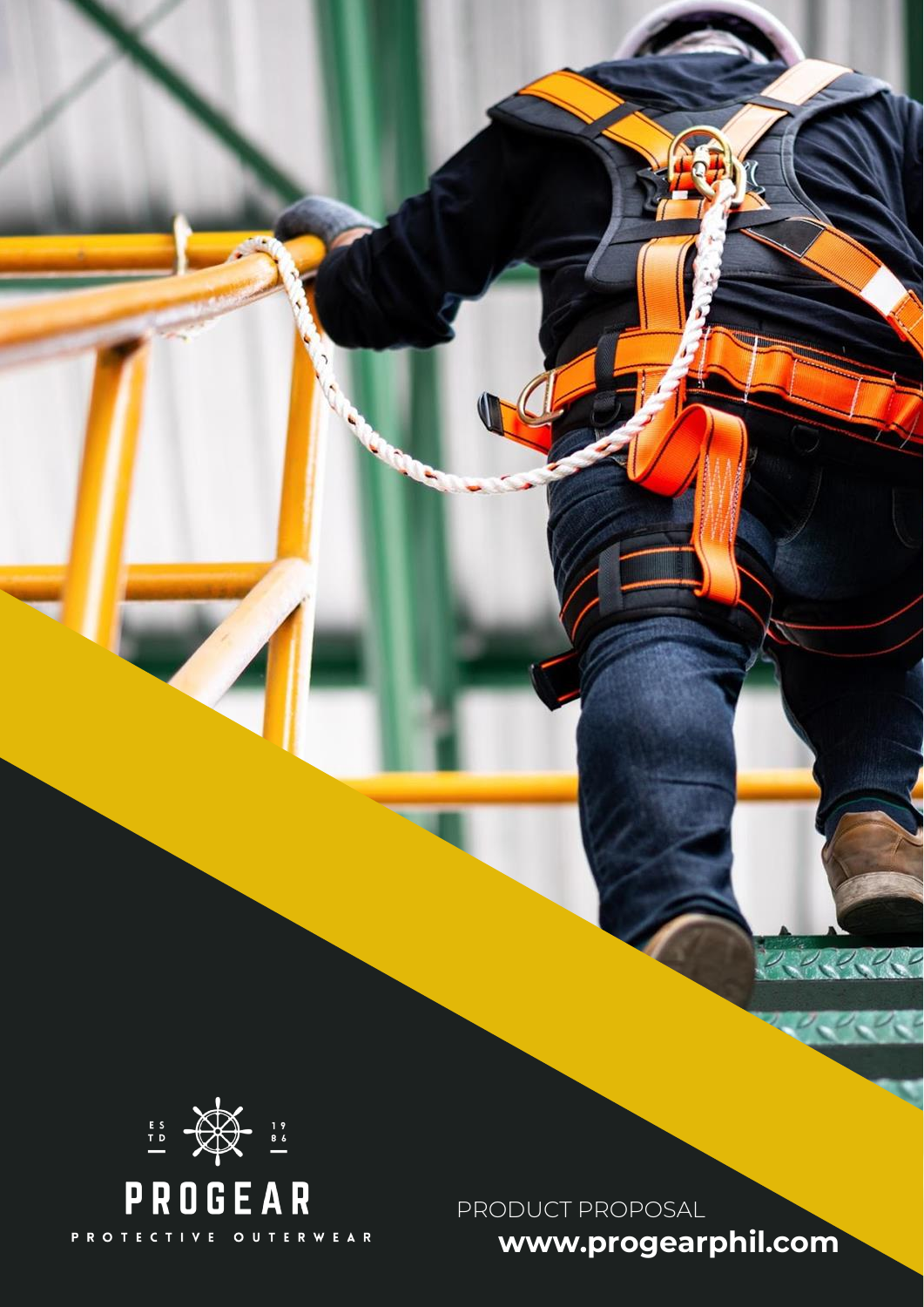# **COOK UNIFORMS**





PRODUCT PROPOSAL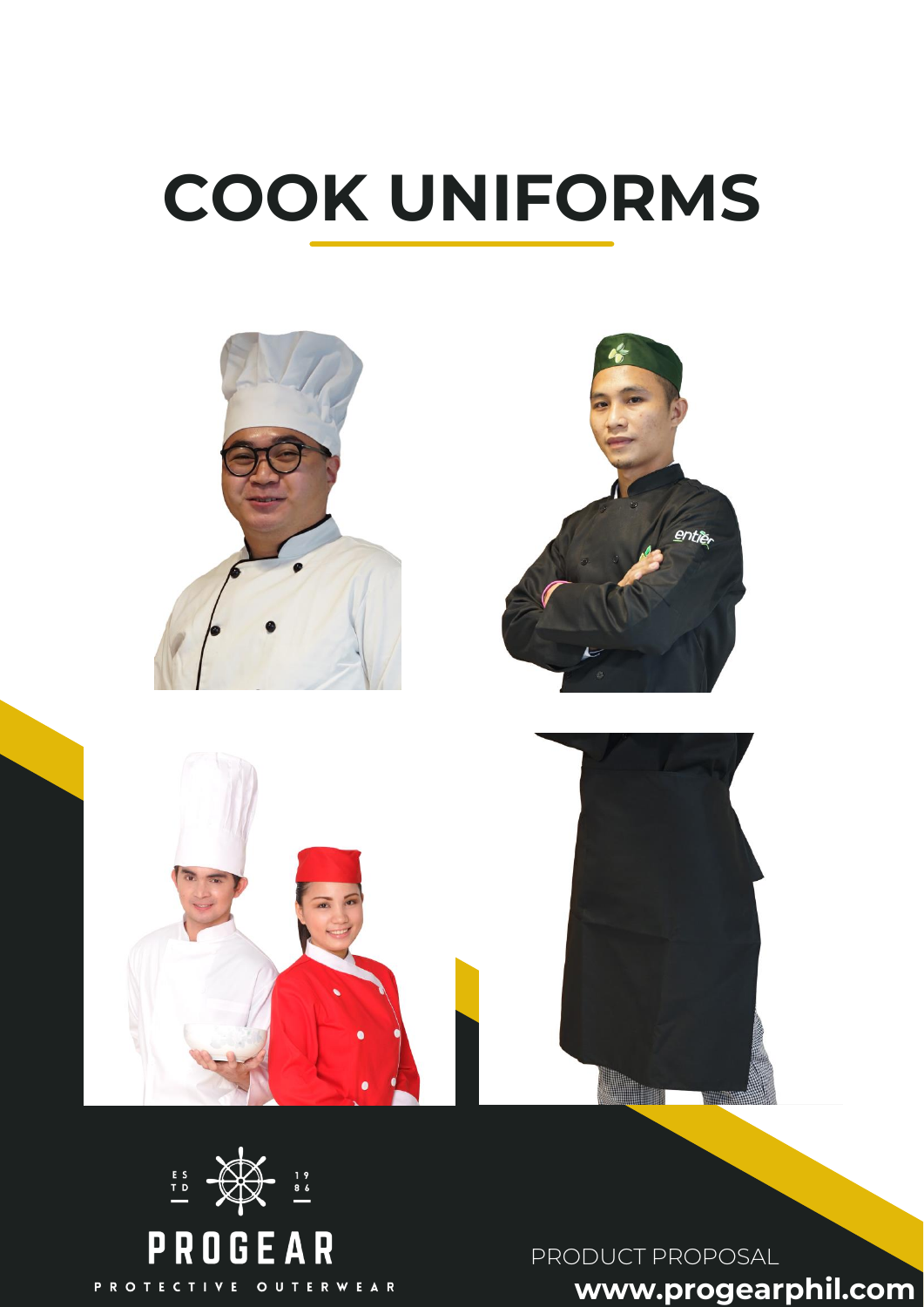# **COOK UNIFORMS**

#### **PRODUCT FEATURES**

- **Stylish and elegant**
- **Comfortable for any working environment**
- **Different fabrics to choose from**

#### **AVAILABLE COLORS**





PRODUCT PROPOSAL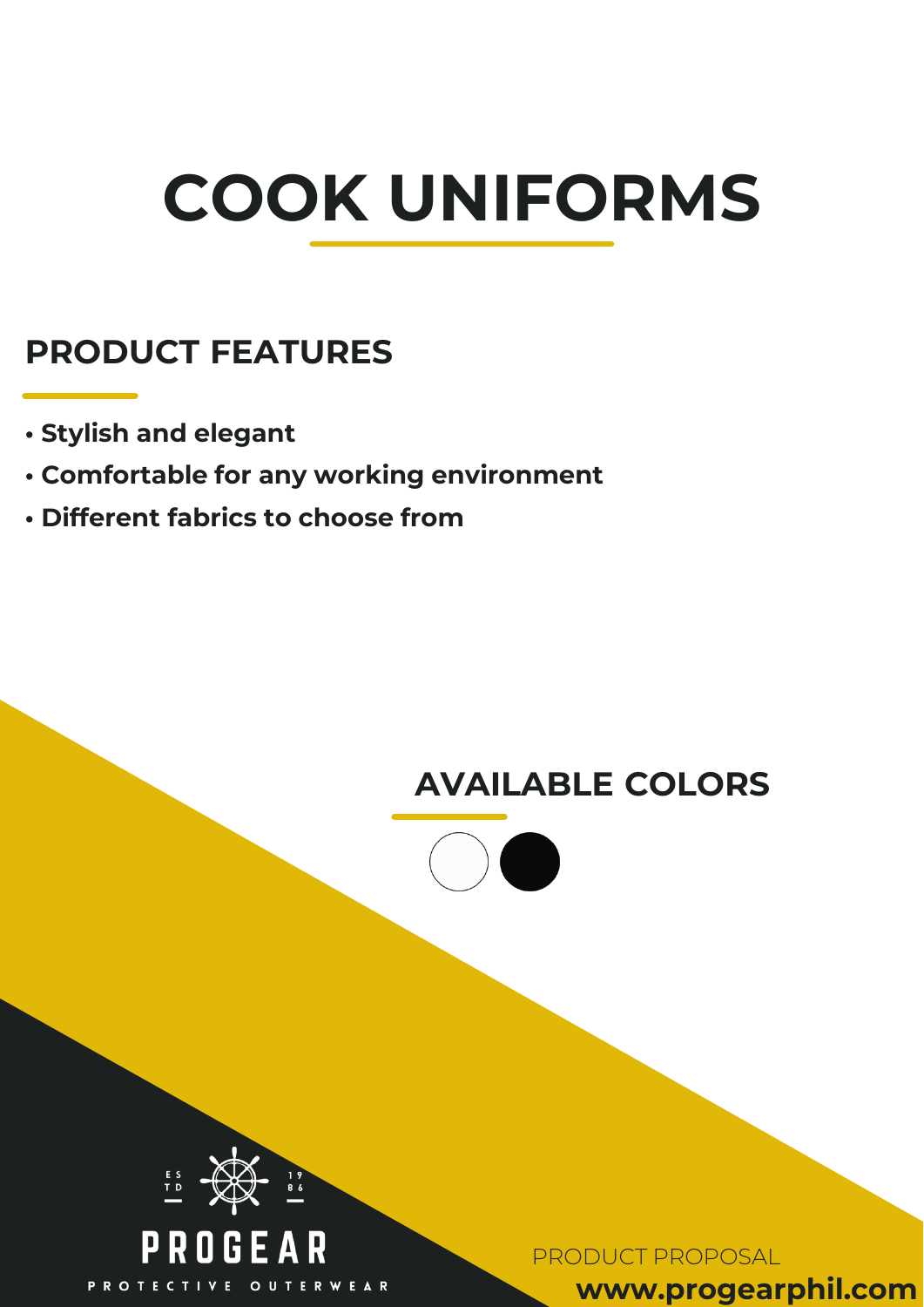### **COOK PANTS**





PRODUCT PROPOSAL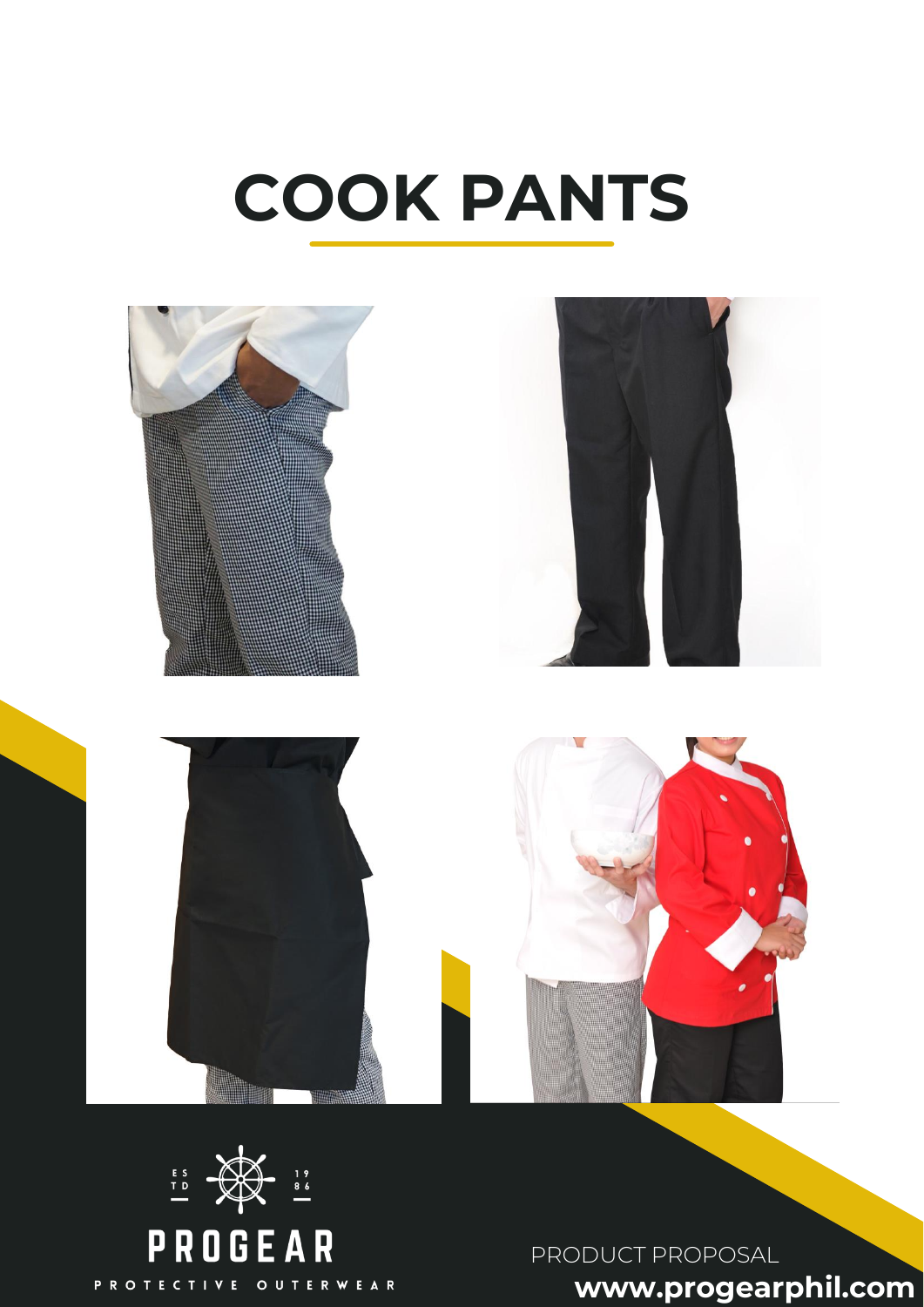## **COOK PANTS**

#### **PRODUCT FEATURES**

**Formal trousers: also known as formal striped trousers, grey striped or patterned formal trousers for day attire in traditional Western dress code, primarily associated with formal morning dress or secondly its semi-formal equivalent black lounge suit. Traditionally made from heavy wool ranging from worsted, Melton to partial twill weave, the pattern is most often of a muted design in stripes of black, silver, white and charcoal grey n various combinations in addition, formal trousers may also come in check patterns, such as houndstooth check, or plaids, although this variant are widely considered not as the most formal.**

#### **Standard sizes**

**S - 29-30 M - 31-32 L - 33-34 XL - 35-36 XXL- 37-38 3XL- 39-40 4XL- 41-**

**AVAILABLE COLORS** 



PRODUCT PROPOSAL